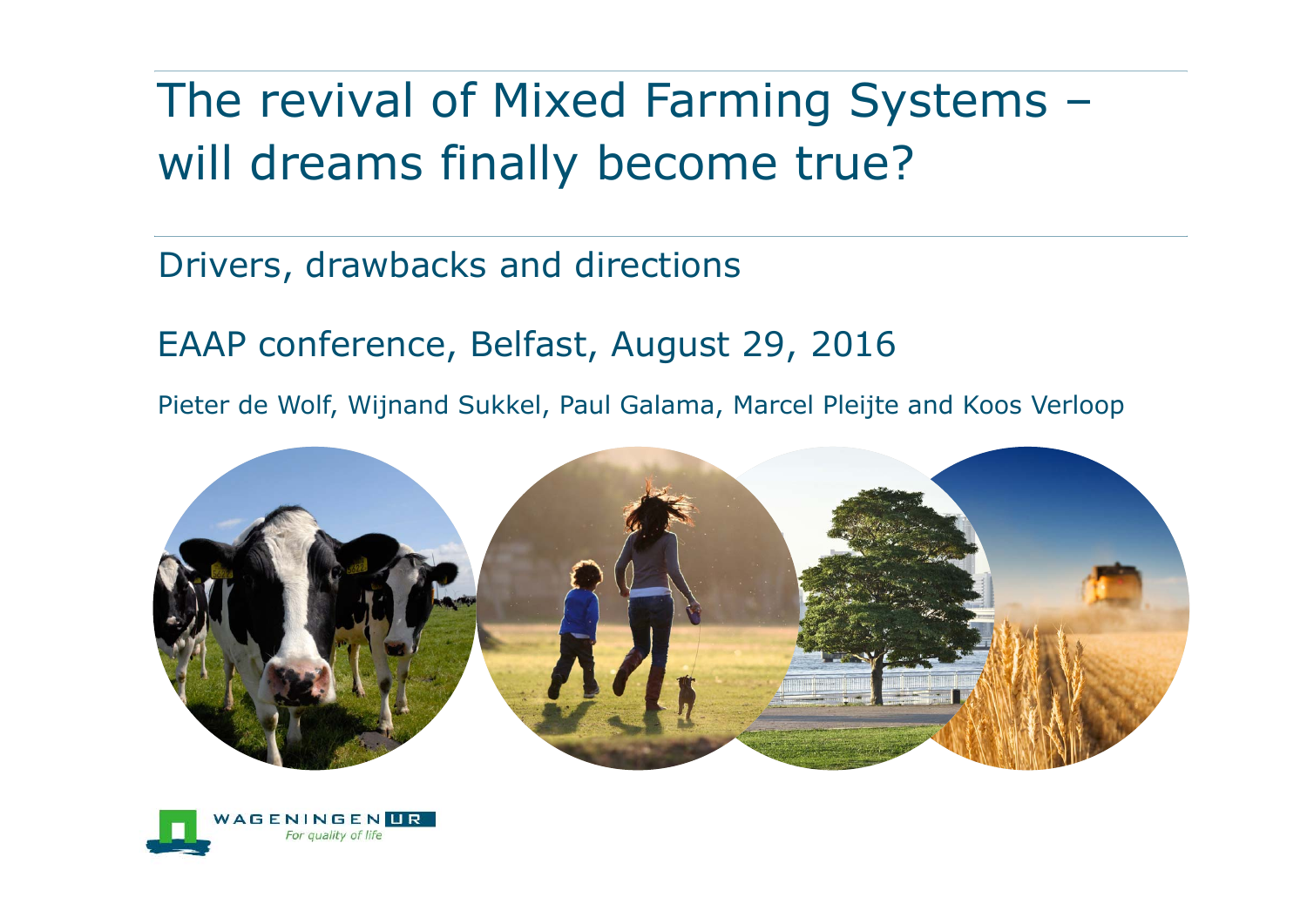# MFS is a topic since specialisation became the standard

 As a farmer said: *"through specialisation, we gained much, but we start to see that we also lost something."*

In my view, most important losses are intangible

- The perceived 'beauty' of the MFS (nostalgia?)
- The idea of self-supportive systems (utopia?)



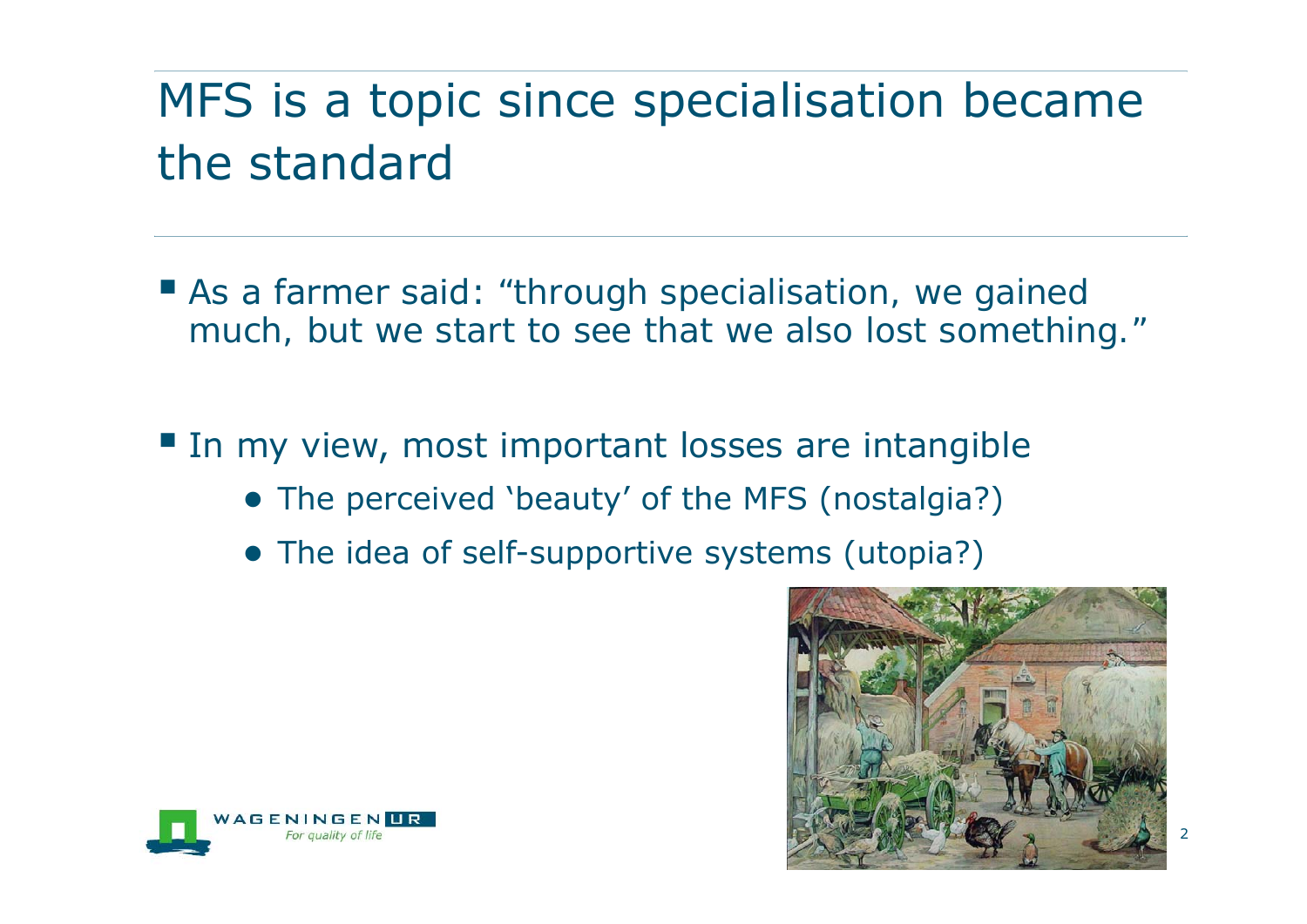#### Why is the MFS concept so attractive?

- **The system appeals to the value of 'naturalness', a** balanced ecological system in which crops and animals fit into a cycle of feed, manure, crops.
- It also appeals to the value of 'nearness', without longdistance transportation of products/inputs.



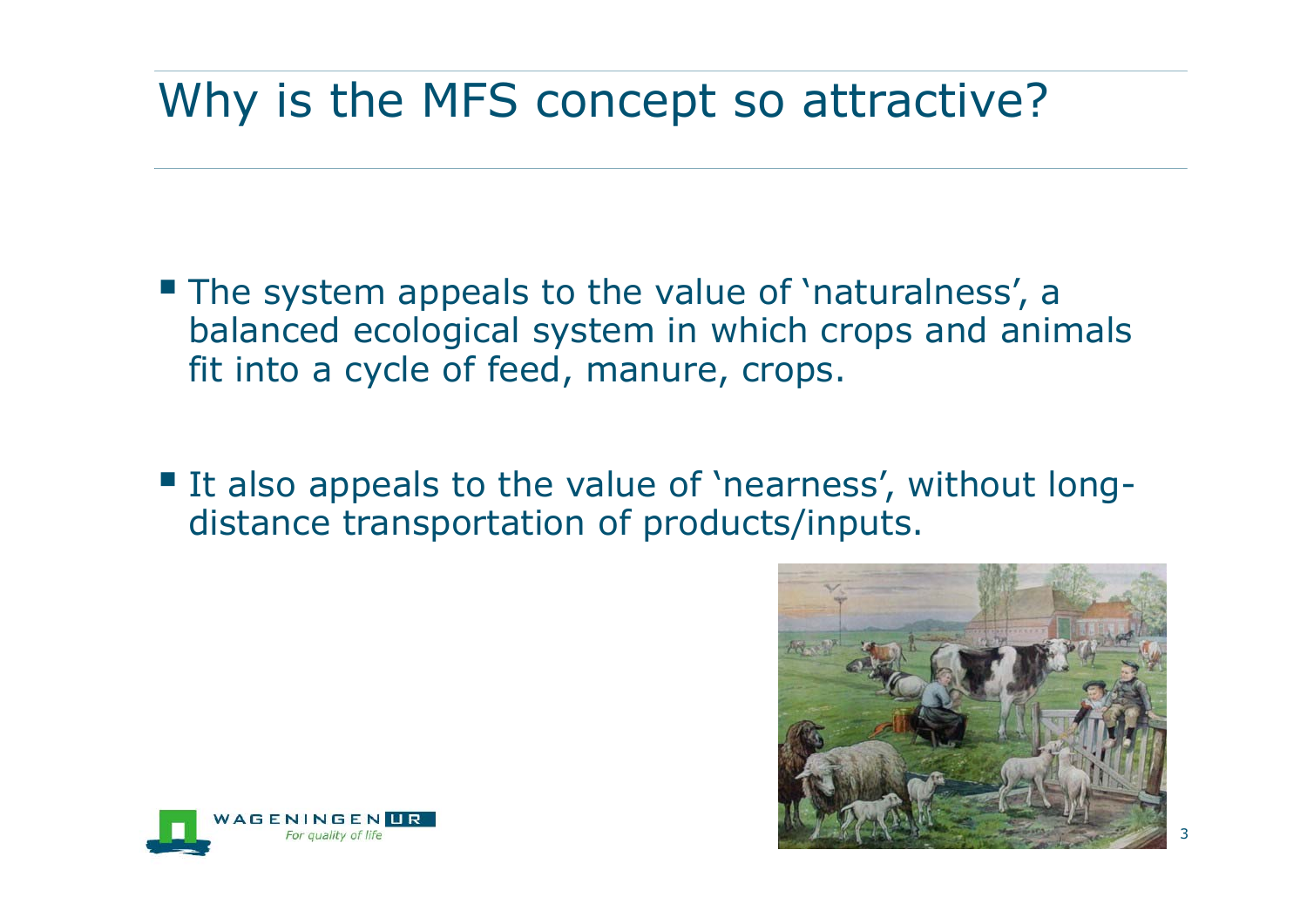#### Why did we specialise?

- Because we became able to:
	- Fertilizers made crops independent from manure
	- Feed imports made livestock independent from crops
	- ● Because income risks were removed by the government (communist or European)
- **Because it is profitable:** 
	- Economies of scale is also economies of specialisation
	- Regional specialisation through cost competition in open markets



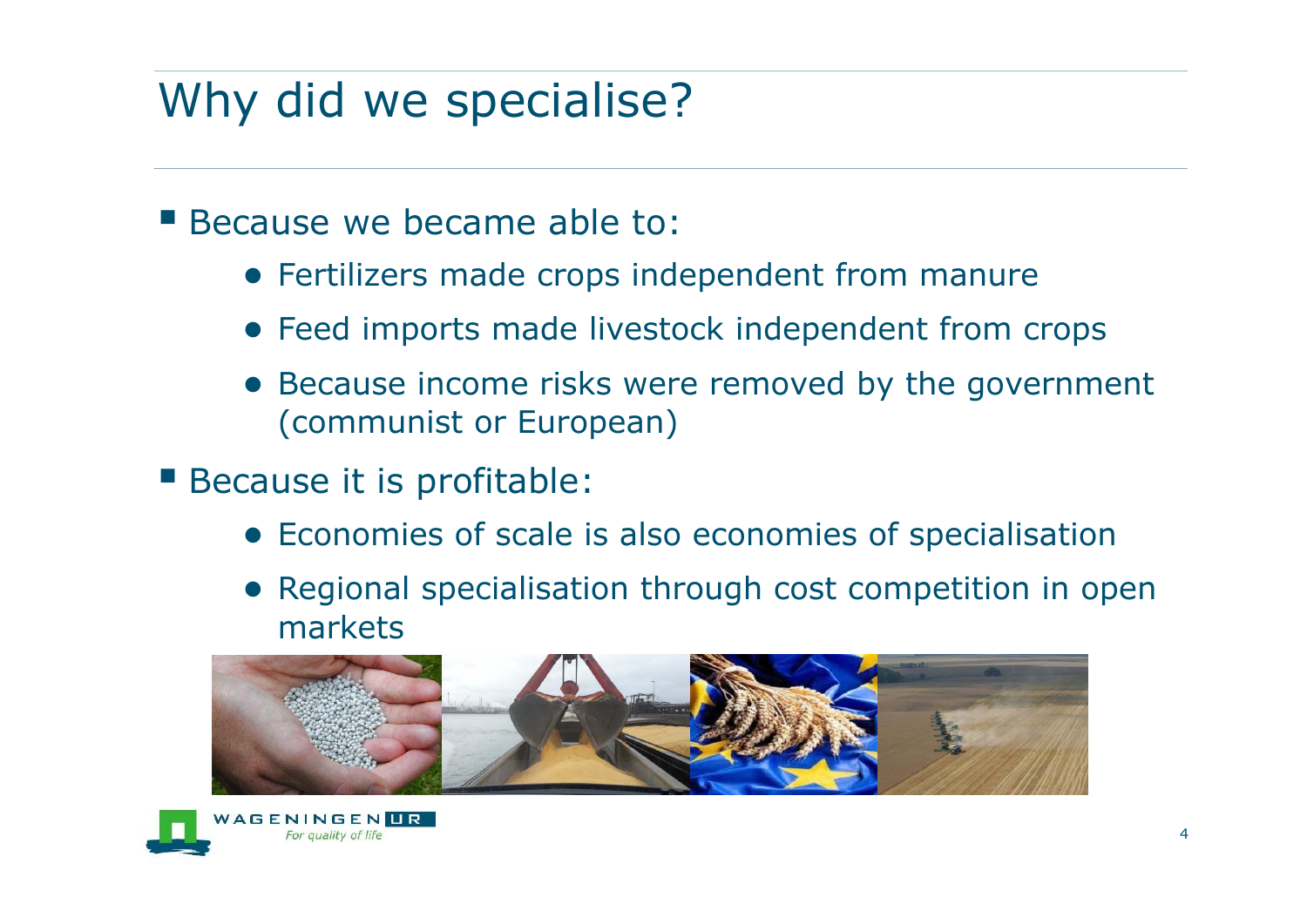#### Why do we continue to specialise?

- **There are some drawbacks** 
	- Increased income risk (neo-liberal policy)
	- Fertilizer and feed inputs are limited
	- Specialised regions have environmental problems
- **But it is very difficult to 'unspecialise' or** 'remix'
	- Economies of scale
	- Path-dependencies
	- Specialised context



 $22$ 



THE PRICE OF MILK

UK. PENCE PER LITRE

**SOURCE: AHDB** 

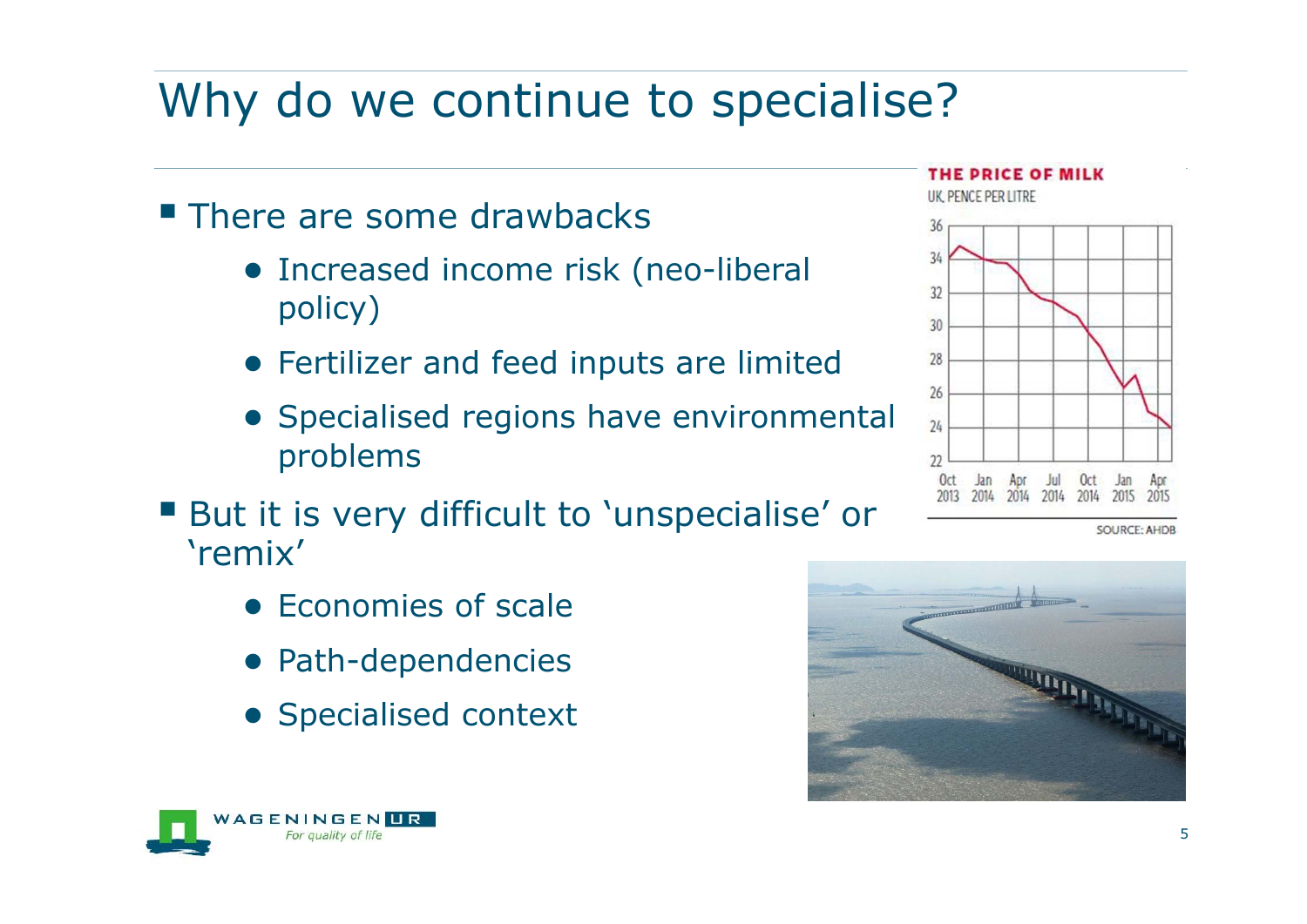## What is the problem of specialised crop farms?

- **Intensive cropping systems** 
	- Negative organic matter balance
	- High nutrient demand
	- High pressure on soil quality
	- ● Environmental impact (nutrient losses)
- **Extensive cropping systems** 
	- Crop residues require N to decompose
	- Weed build-up / resistence development





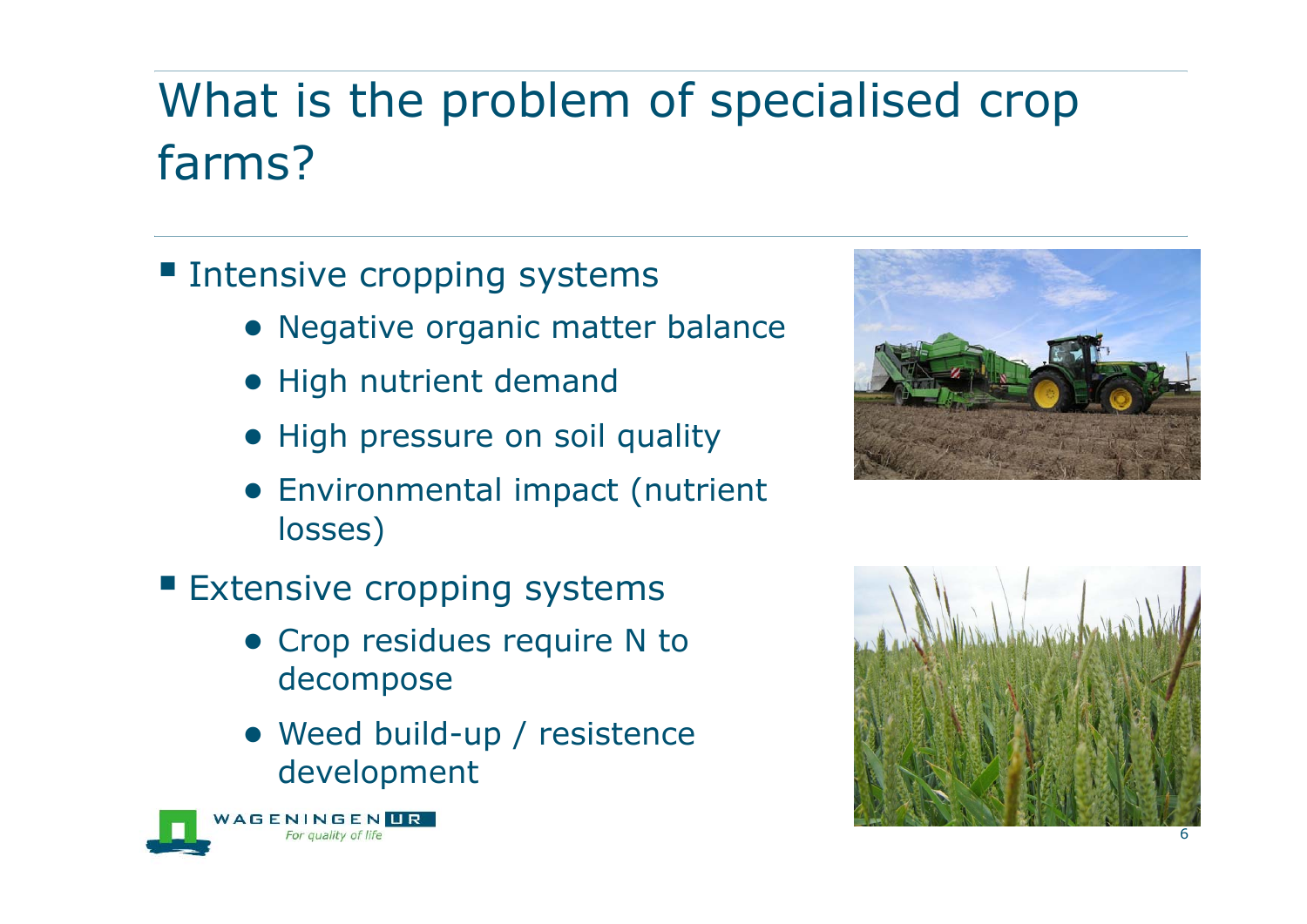# What is the problem of specialised livestock farms?

- **Extensive livestock farms:** 
	- Depending on one income source
- **Intensive livestock farms:** 
	- Depending on one income source
	- Depending on external inputs
	- Soil compaction
	- Nutrient losses





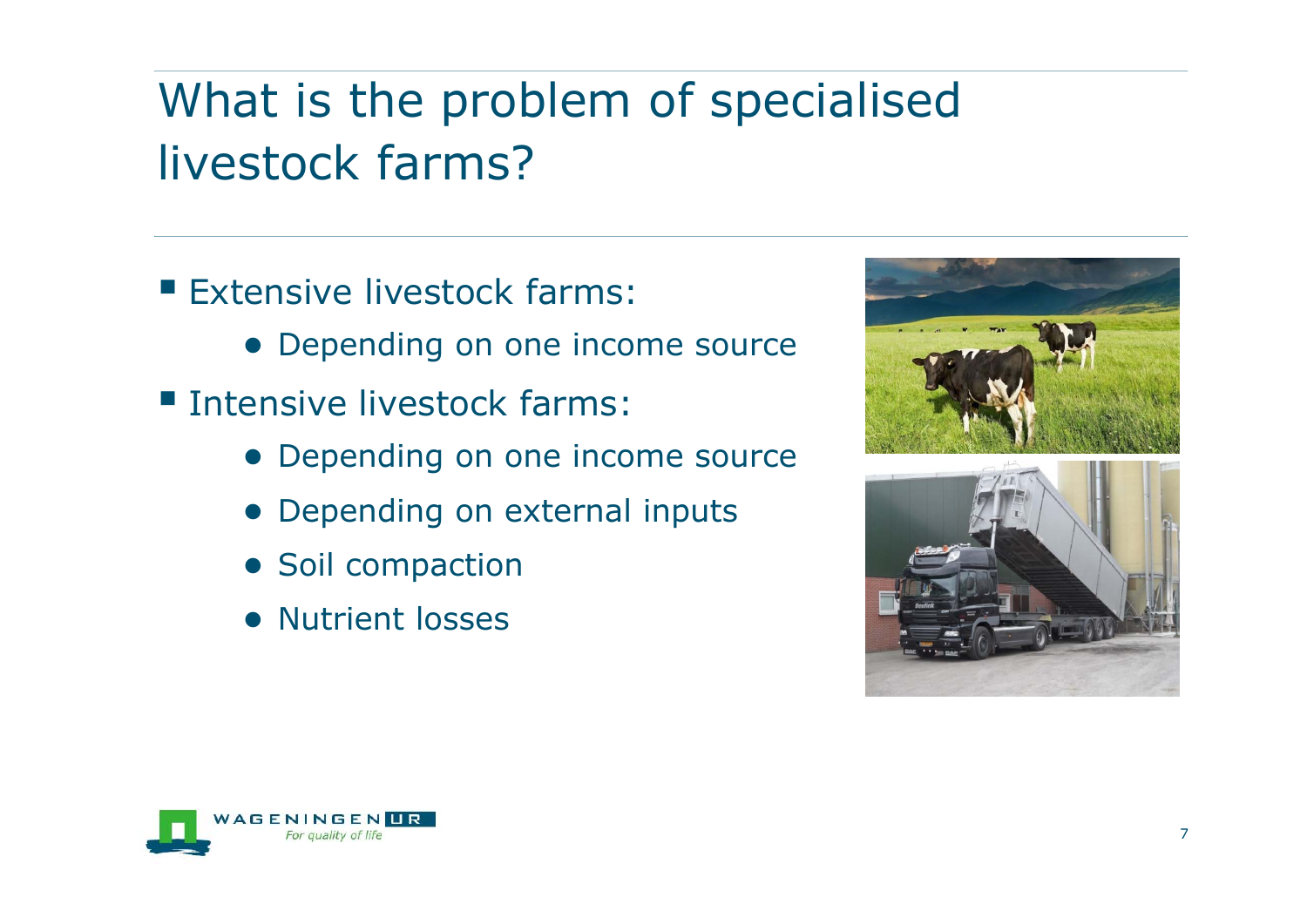# Is MFS a solution for these problems? (1)

- An example from the Netherlands
	- Arable farm, marine clay soil: 90 ha, 30 ha potatoes, 30 ha winter wheat, 15 ha onions and 15 ha sugar beet
	- ● Dairy farm, 200 dairy cows, 9000 liter/cow, 80 ha, 64 ha grassland, 16 ha maize
- What happens in practice:
	- Replace winter wheat partly by maize
	- Potatoes in rotation with maize
	- Result:
- 
- more cows, more potatoes = more income
- ●Less organic matter, more soil compaction

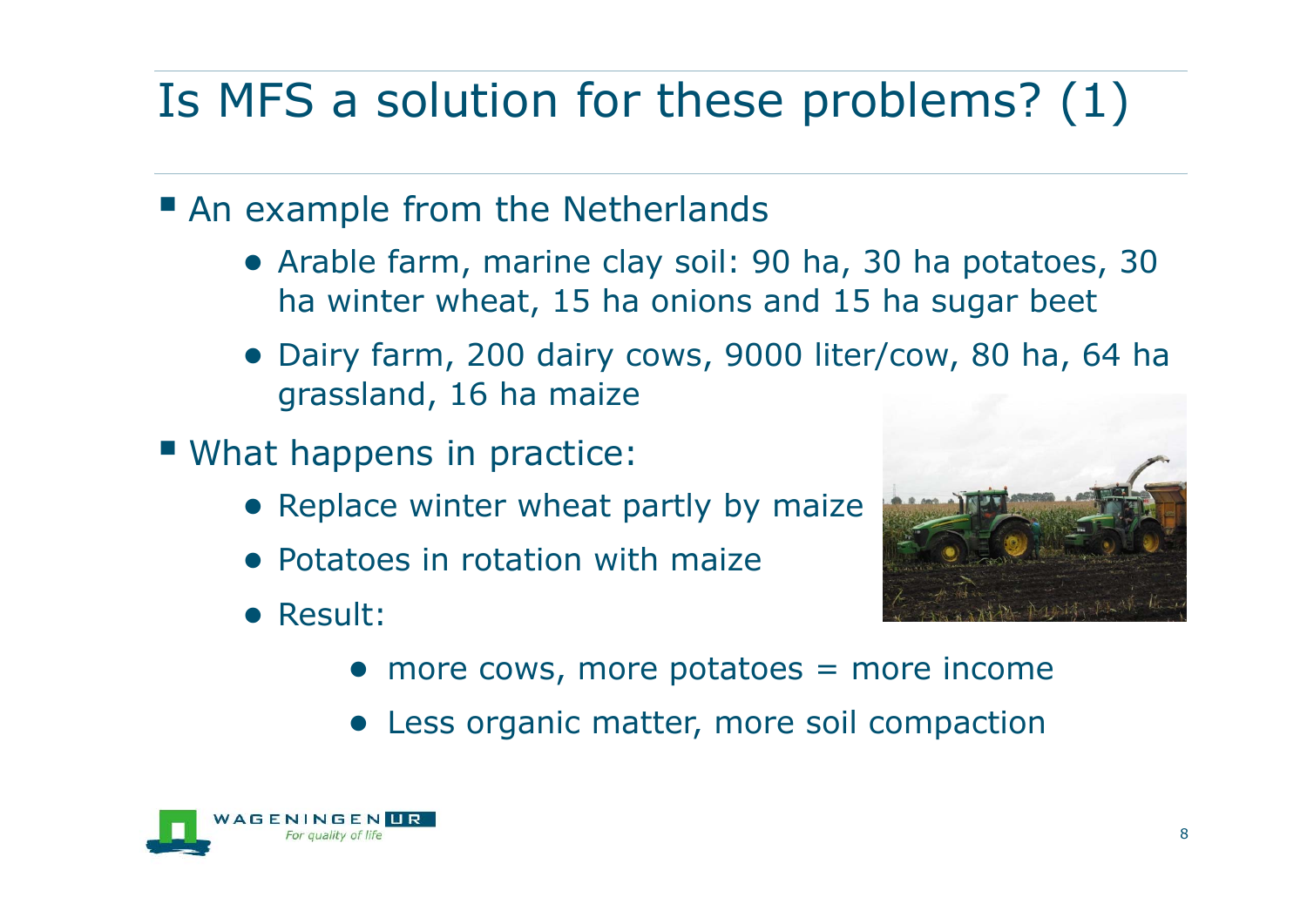# Is MFS a solution for these problems? (2)

- What could have happened?
	- Make a rotation with all crops
	- Add 18 or 30 month (grass/clover?) ley in the arable rotation
	- Add straw to the manure
	- The outcome:
		- Better soil quality
		- Higher yields



- Higher costs for grass in rotation
- Carbon and nitrogen losses in transition phase

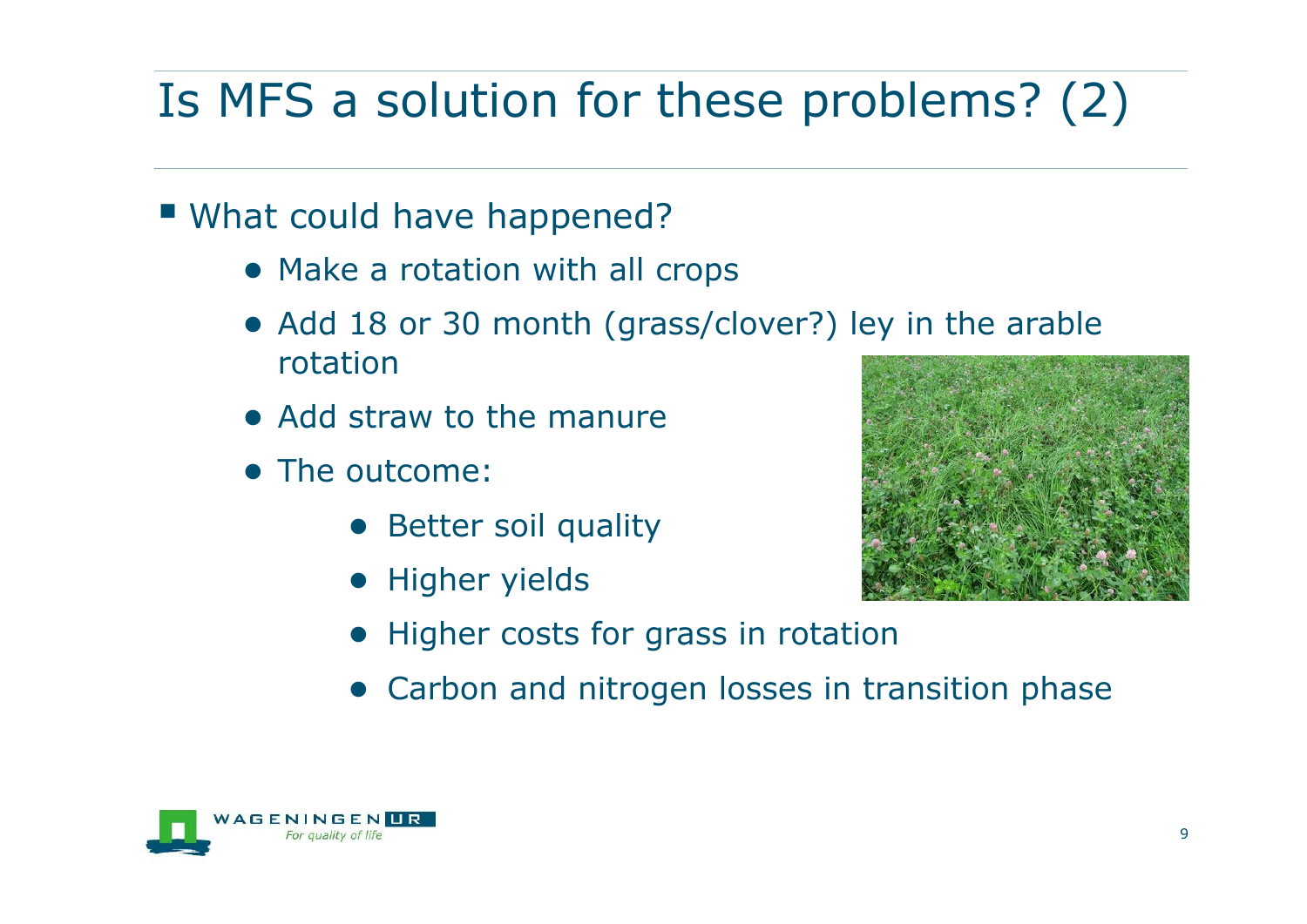### A dilemma: permanent grassland

#### **Positive:**

- High soil biodiversity
- Build-up of organic matter (C-sequestration)
- No costs for plowing/sowing
- If managed properly: long term productivity
- **However:** 
	- bad management (compaction, damage through intensive use)
	- Re-sowing after 5-10 years, high losses C/N
- Why not grass leys (2-3 years) in rotation with arable crops?
	- The question is about the transition phase...

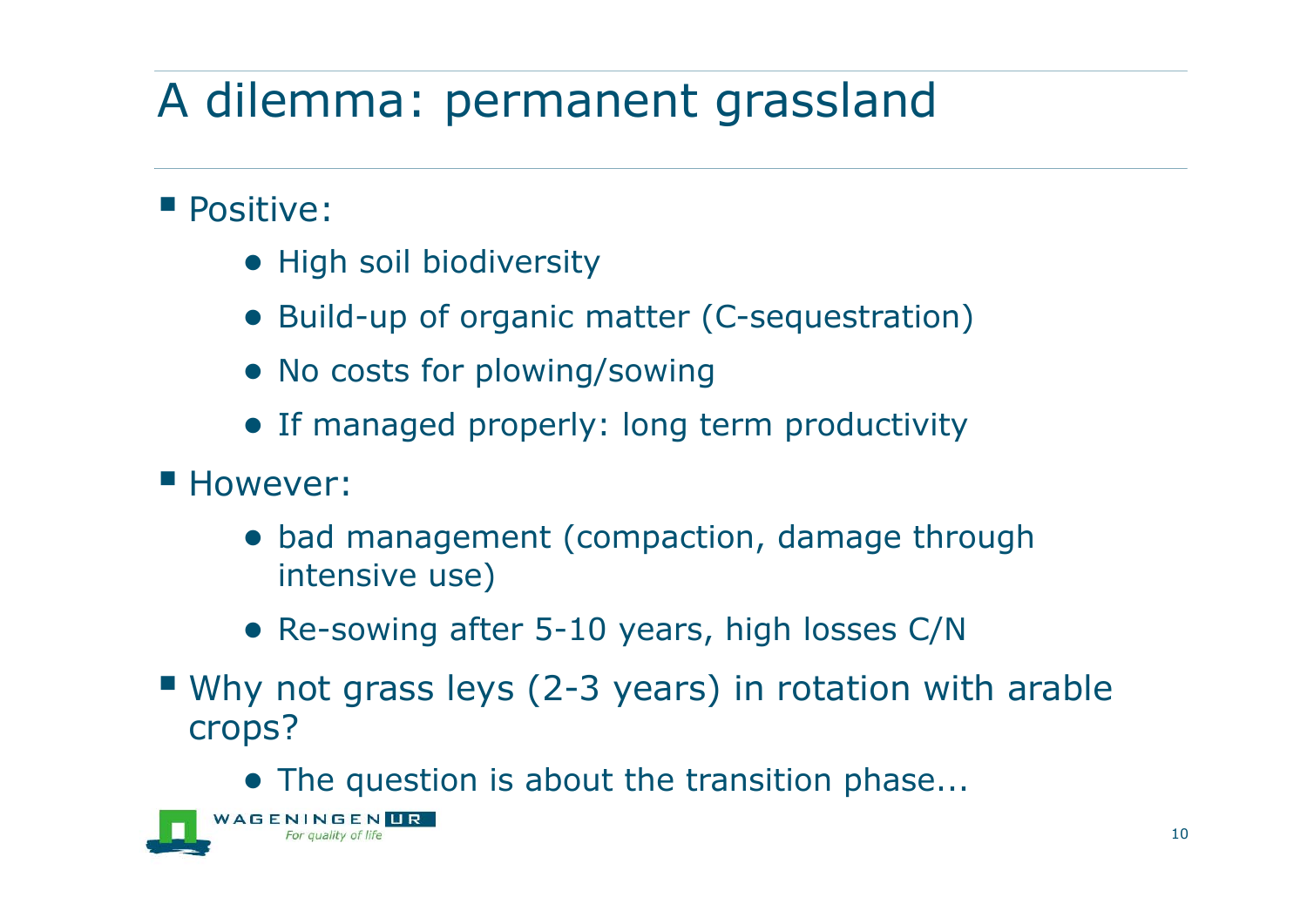# Is MFS a solution for these problems? (3)

- An example from France:
	- Arable farm, calcareous soil: 300 ha, 100 ha winter wheat, 100 ha winter barley and 100 ha oilseed rape
	- Dairy farm, 200 dairy cows, 6000 liter/cow, 200 ha, 150 ha grassland, 25 ha maize and 25 ha alfalfa
- What happens in practice?
	- Arable farmer replaces 25ha of each crop by 75 ha alfalfa to the crop rotation, sells it to a company.
	- Dairy farmer buys afalfa pellets from the same company.
	- Outcome: better soil quality and weed management, but lower income for arable farmer



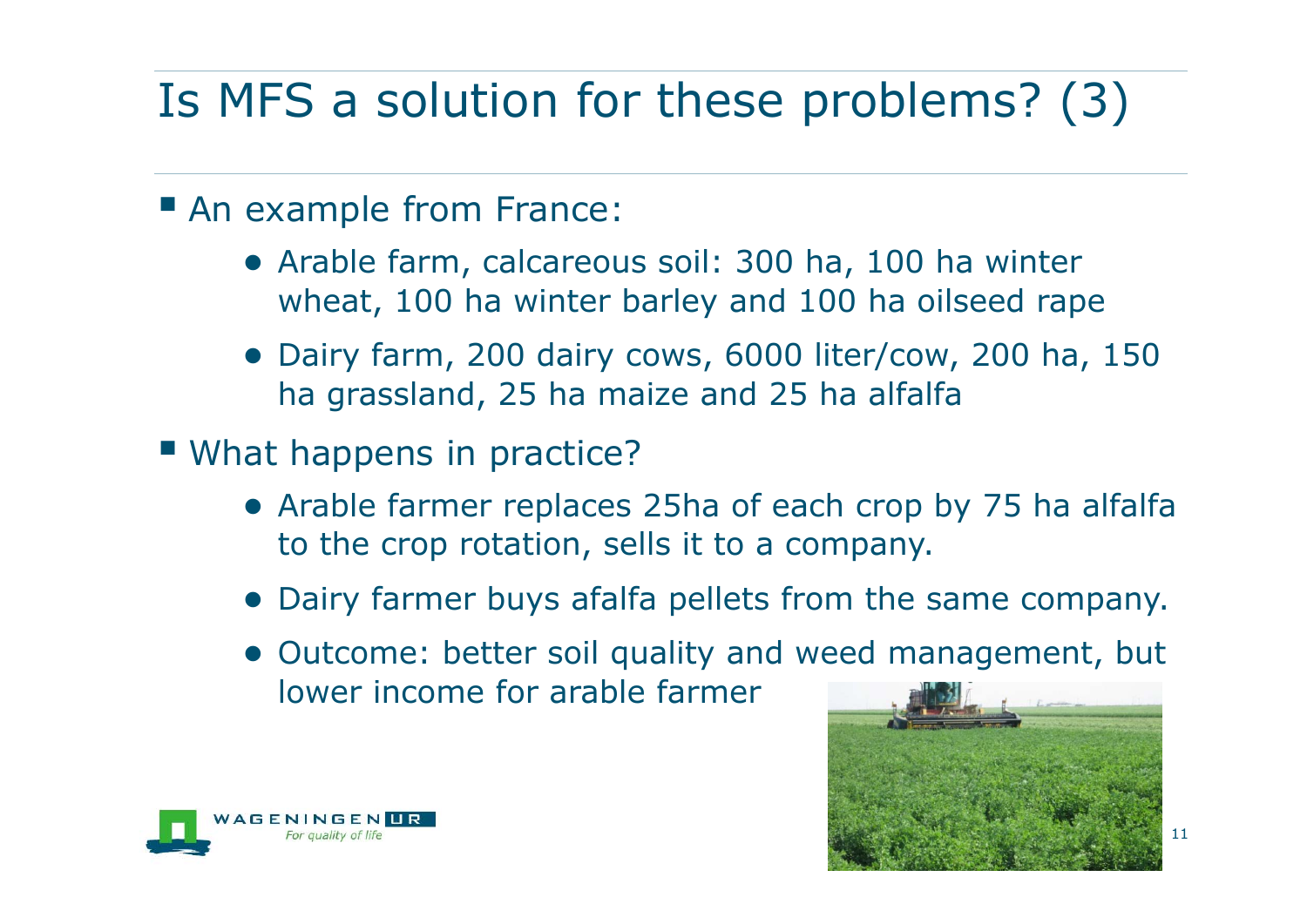# Is MFS a solution for these problems? (4)

- What could have happened?
	- Reduce all crops with 12,5 ha, add 50 ha maize and 37,5 ha alfalfa to the rotation.
	- Dairy farmer replaces alfalfa pellets by alfalfa hay
	- The outcome:
		- Better soil quality and weed management
		- Higher yields (maize, cereals, OSR)
		- Lower costs for dairy farmer
		- No income reduction for the arable farmer



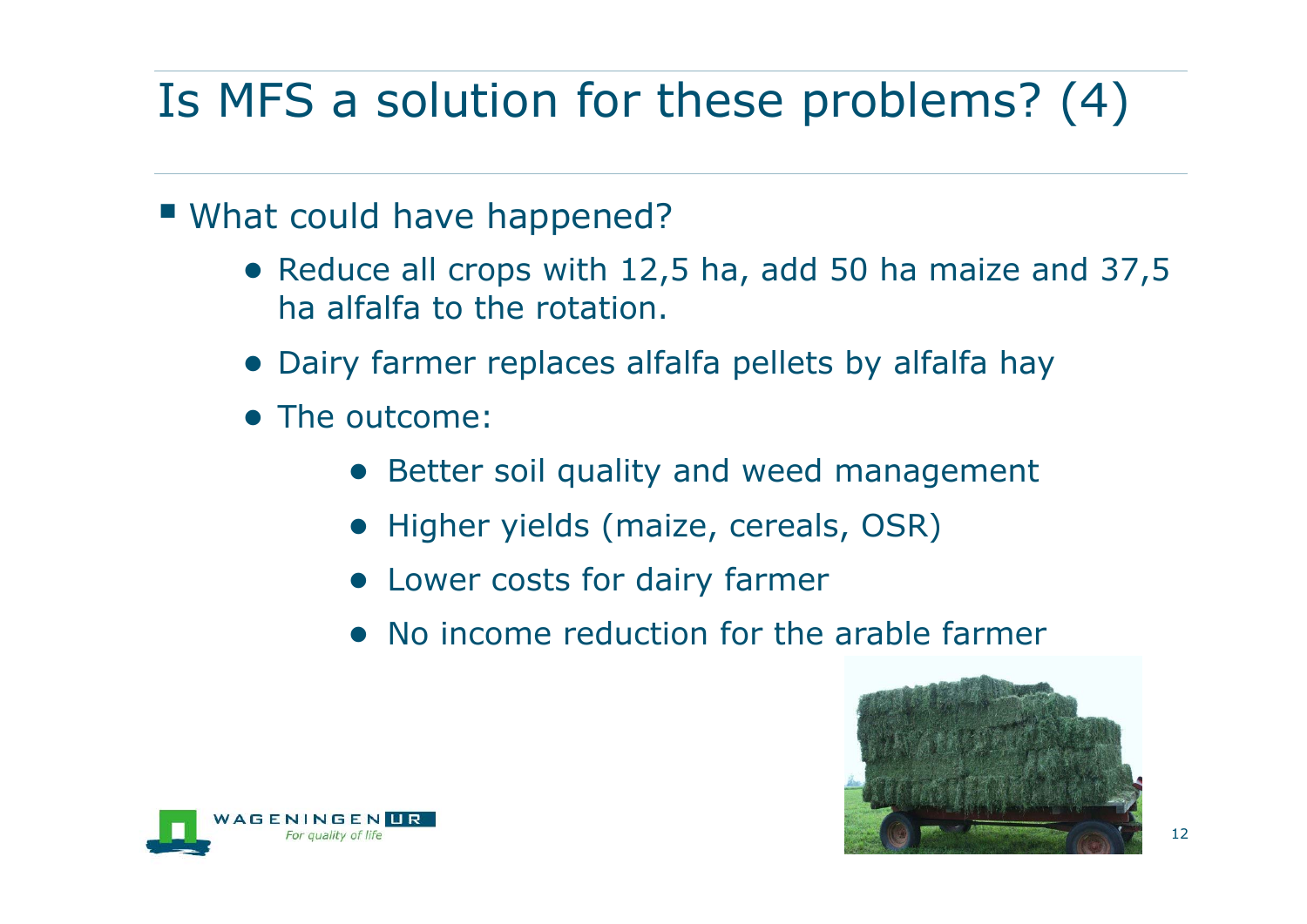# What livestock farming system would an arable farmer like to have?

- **As a partner for soil quality** 
	- Add grassland, cereals, leguminous crops to the rotation or buy these products
	- Take care of soil structure, health and fertility
- As a user of by-products and crop residues pigs?
- As a producer of manure, preferably in two types:
	- To replace fertilisers (N, K)
	- To improve soil quality (organic matter, nutrients)

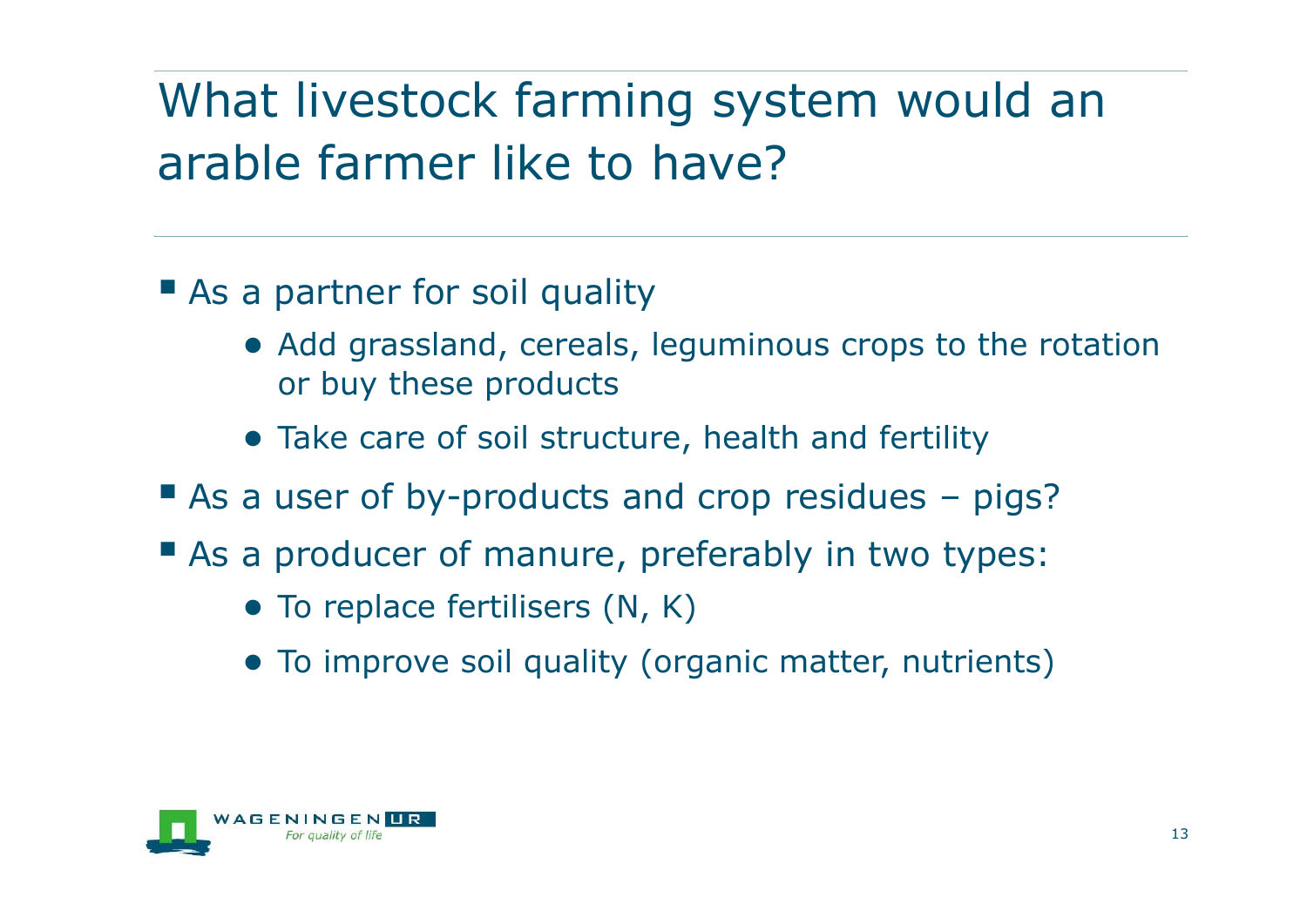#### Back to MFS development

#### **Three options**

- The current status: intermediaries generate a living from trading between specialised crop and dairy farms
- The extreme: specialised farms 'unspecialise' (crop farm starts with livestock production, or the other way around)
- The middle: specialised farms cooperate, either small scale (neighbours) or regional/cooperative



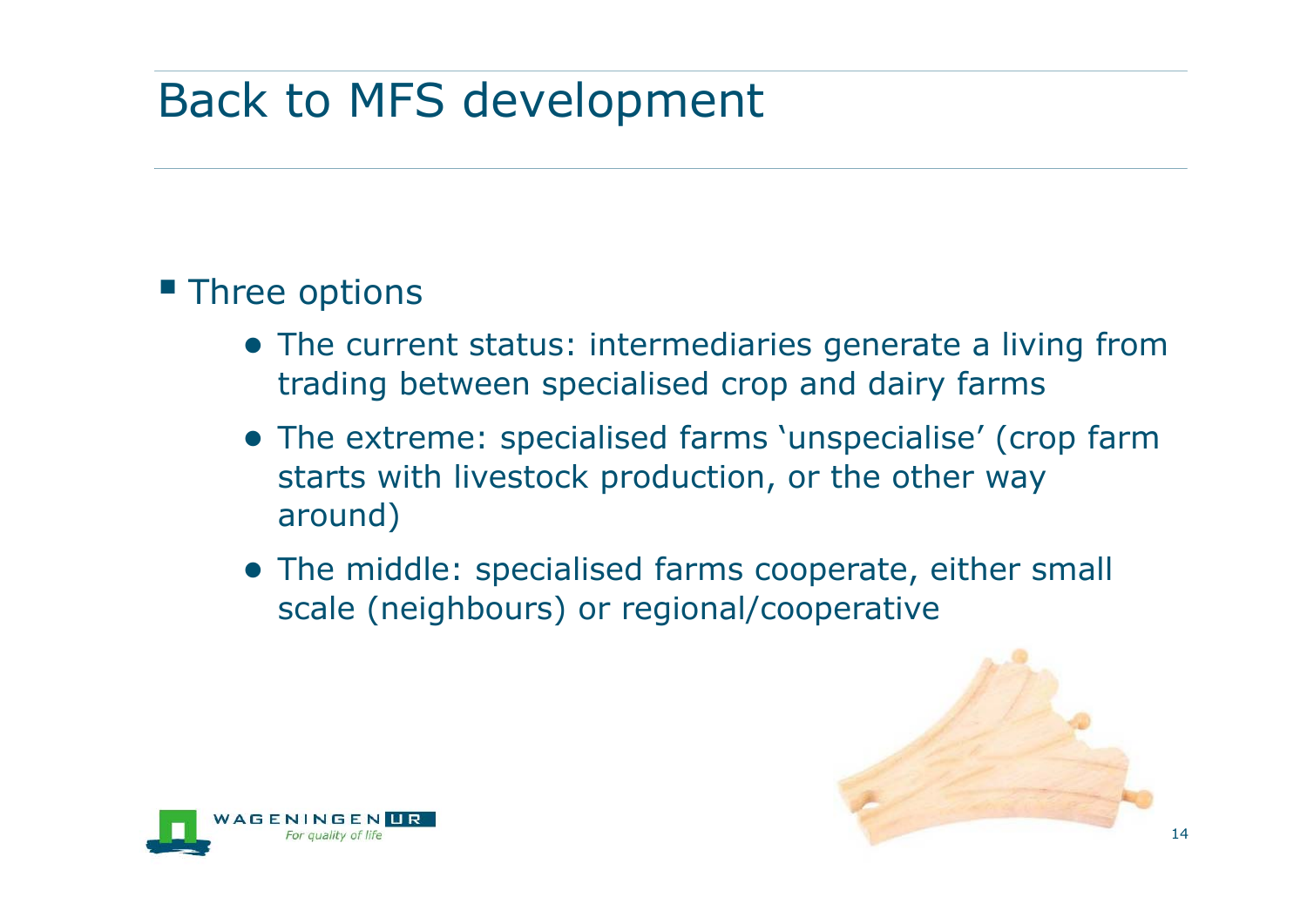#### How to compare them?

|                                  | <b>MFS at farm</b><br>level | Cooperative/<br>regional MFS | <b>Commercial</b><br>relationships |
|----------------------------------|-----------------------------|------------------------------|------------------------------------|
| Economies of<br>scale            |                             | $\pm$                        | $\pm$                              |
| <b>Transaction</b><br>costs      |                             | $-/+$                        | $\pm$                              |
| <b>Financial risk</b><br>profile | $\pm$                       | $-/+$                        |                                    |
| Organisation<br>costs            |                             | $\pm$                        | ?                                  |
| Input efficiency                 |                             | $\pm$                        | $++$                               |
| Farmer<br>independency           |                             | $+/-$                        | $\pm$                              |
| <b>MFS</b> perspective           | $++$                        | $\pm$                        |                                    |

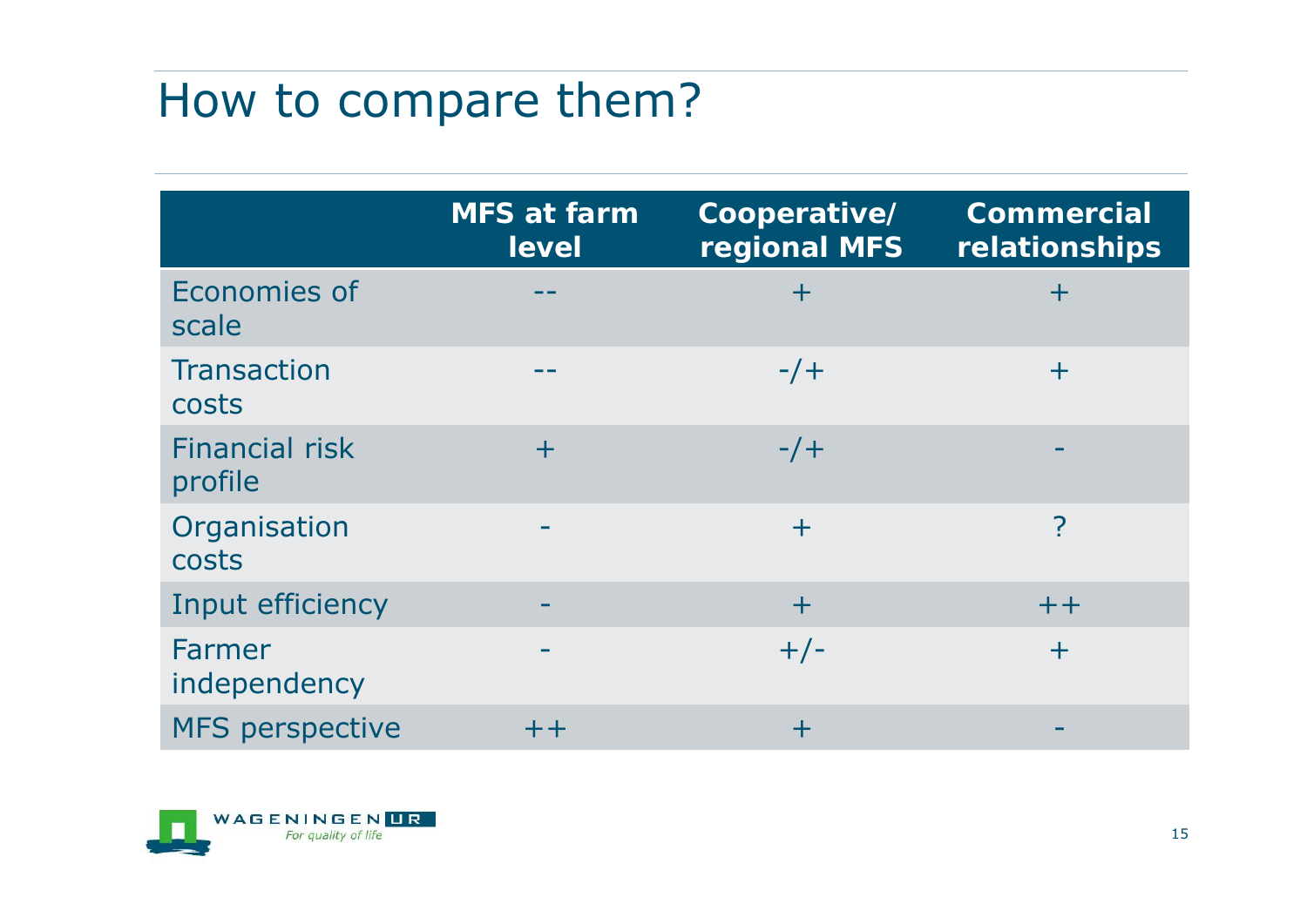### Cooperative / regional MFS as favourite?

- **Example Combines most advantages of both** extremes
	- Maintains specialisation advantages at farm level
	- Diversity allows input optimisation
	- Scale allows professional organisation
- **Requires overall MFS perspective and** coordination
	- All participants should benefit
	- Long term perspective
- **Cooperatives are not very popular in some** countries...



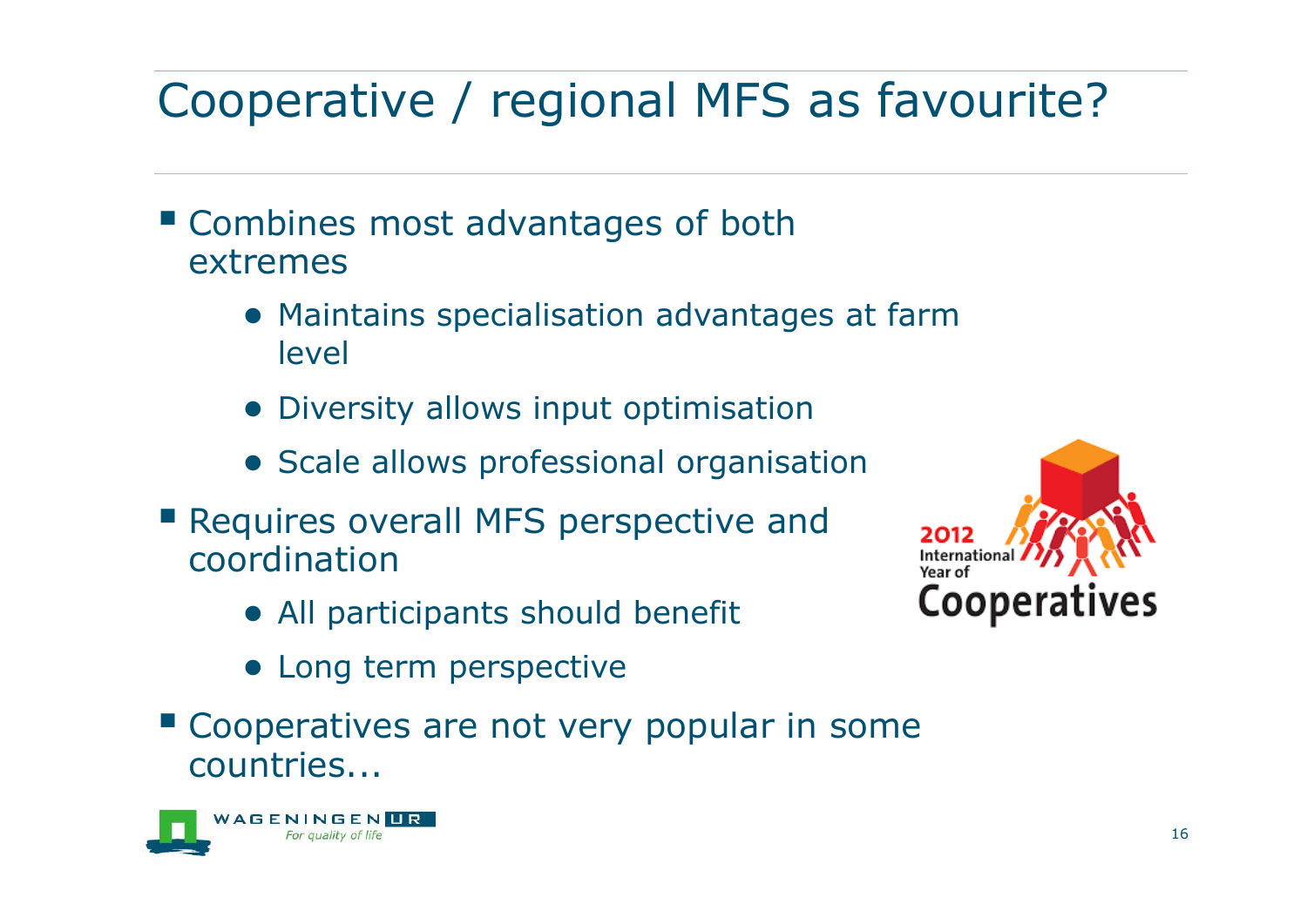#### As a conclusion

# G Maybe  $N_{\rm O}$

#### **Should we promote MFS?**

- No not as a generic solution for all problems
- Maybe as a concept to balance livestock and crop production with limited external inputs
- Yes if only with clear objectives and boundaries
- Yes if made specific for specific conditions and situations
- **MFS** will only become reality if the advantages outweigh the benefits of specialisation